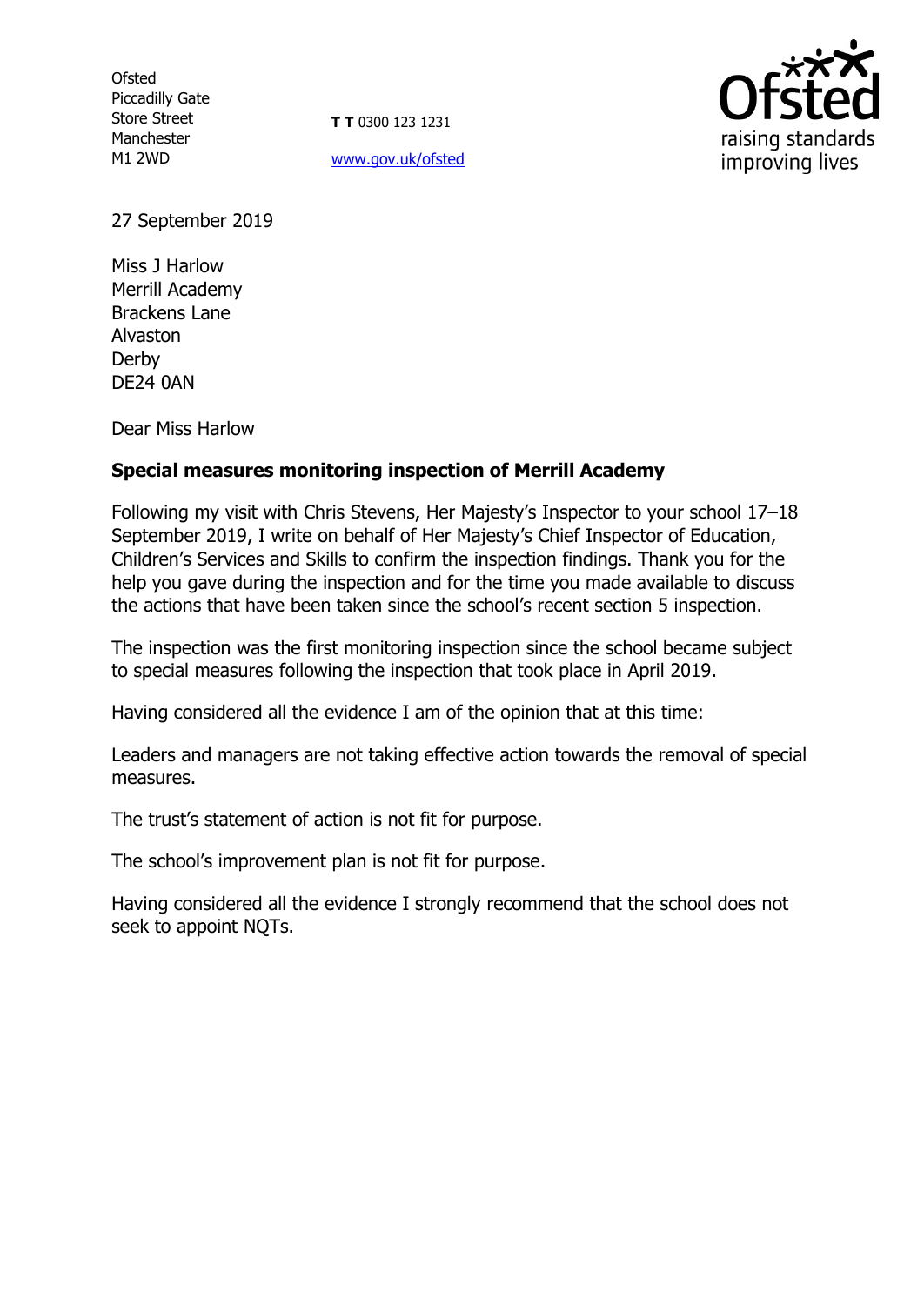I am copying this letter to the chair of the board of trustees, and the chief executive officer (CEO) of the multi-academy trust, the regional schools commissioner and the director of children's services for Derby City local authority. This letter will be published on the Ofsted website.

Yours sincerely

Chris Davies

# **Her Majesty's Inspector**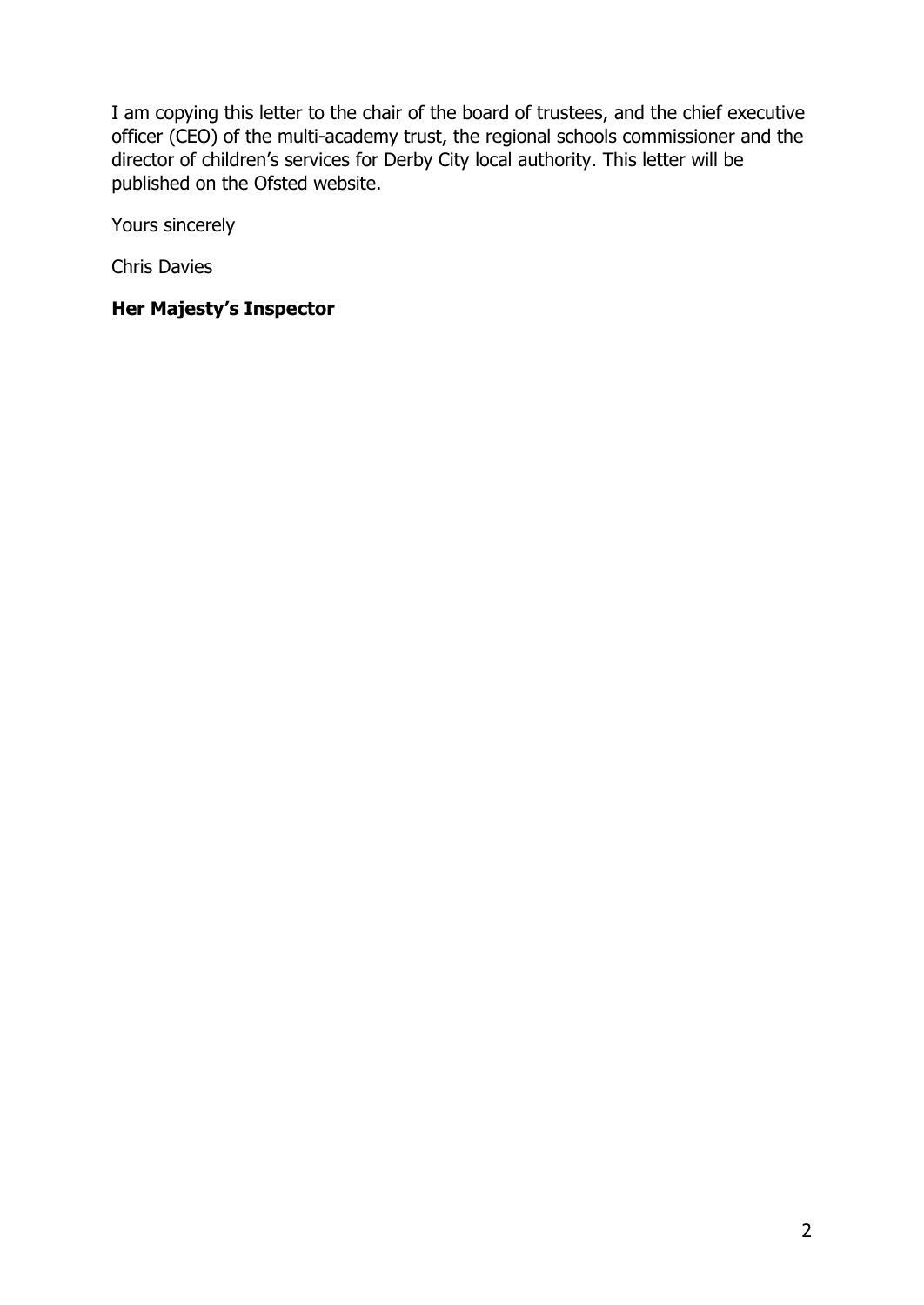# **Annex**

# **The areas for improvement identified during the inspection that took place in April 2019.**

- Rapidly improve the school's procedures to keep pupils safe by leaders and those responsible for governance:
	- creating a secure and effective culture of safeguarding that permeates all aspects of the school
	- eradicating the incidence of bullying, discrimination and unsafe behaviour
	- ensuring that all statutory checks are undertaken for all members of the governing body and school leaders
	- building capacity within the safeguarding team to effectively manage safeguarding concerns
	- maintaining robust and accurate records of actions taken to address safeguarding concerns
	- establishing rigorous systems to monitor the effectiveness of safeguarding processes and procedures to ensure that ongoing weaknesses are identified and addressed promptly
	- maintaining accurate records of pupils' attendance
	- ensuring that pupils fully understand safeguarding risks and how to avoid them, including those related to radicalisation and extremism.
- Improve urgently the effectiveness of leadership and management, including governance, by ensuring that:
	- trustees, governors and leaders create a powerful strategic vision for school improvement that will drive change and rapidly improve all aspects of the school and outcomes for pupils
	- trustees establish and sustain leadership capacity, including local governance, to bring about significant improvements in the quality of education
	- members of the board of trustees and governors fulfil their roles and responsibilities, including their statutory duties.
- Urgently improve the quality of teaching, learning and assessment, and thereby the attainment and progress of pupils, by ensuring that:
	- teachers have consistently high expectations of all pupils and insist on positive attitudes to learning
	- teaching is better planned to bring about gains in knowledge, deepen understanding and develop skills
	- teaching meets the needs of different groups of pupils
	- teachers assess accurately and use this information to plan learning that addresses gaps in learning and challenges pupils to deeper learning
	- pupils understand what they are learning and what they need to do to improve.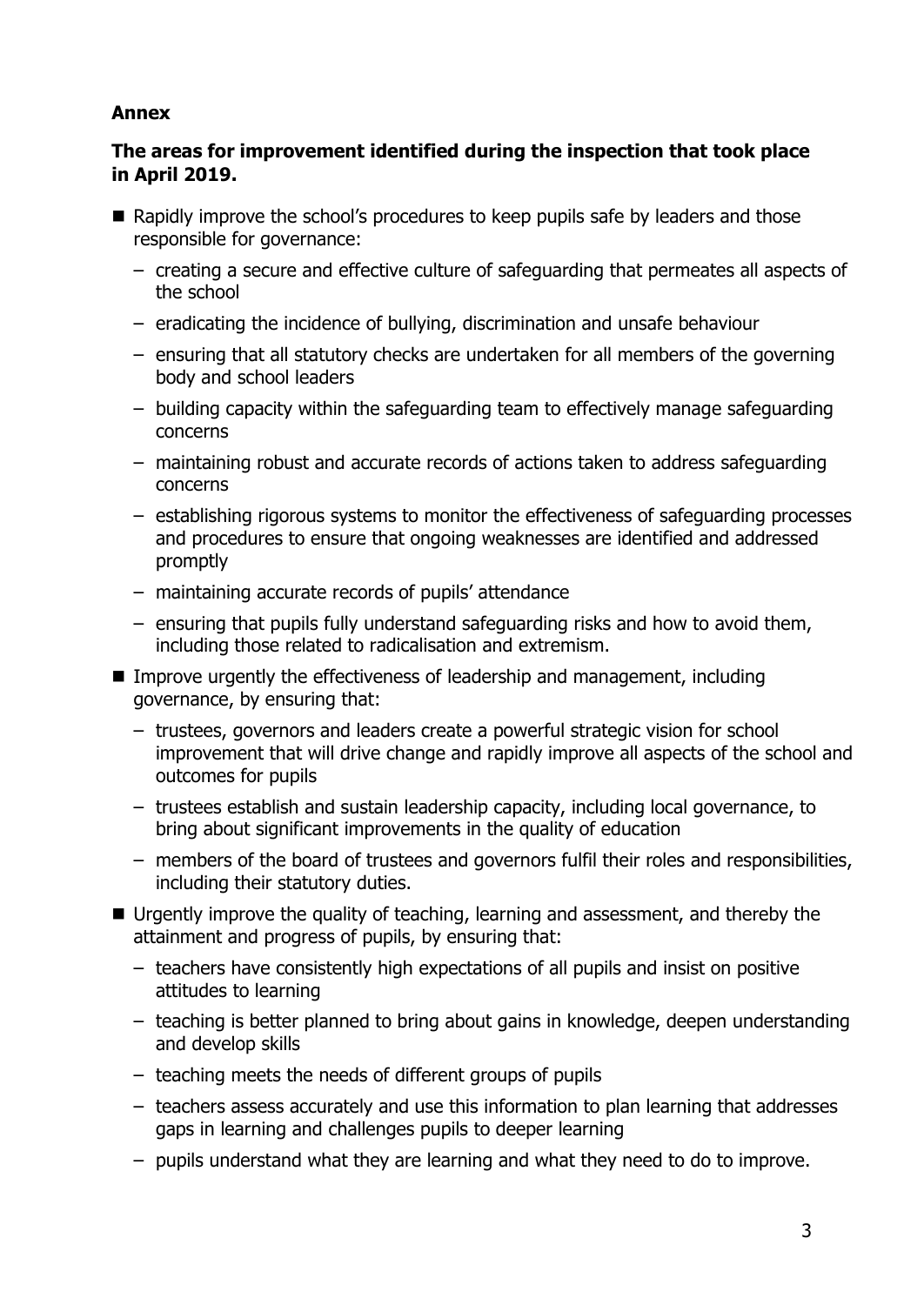- Improve the personal development, behaviour and welfare of pupils by ensuring that:
	- leaders urgently review the school's approach to behaviour management and raise behavioural expectations for pupils
	- leaders enable staff to challenge and manage poor behaviour proactively, swiftly and effectively so that it does not disrupt learning
	- pupils show respect, refraining from swearing and from using offensive language
	- pupils understand the negative effects of bullying and discriminatory behaviour
	- pupils are confident that staff will listen to them and take their concerns seriously
	- teachers improve pupils' attitudes to learning
	- pupils' attendance improves, and persistent absence is reduced.

An external review of governance should be undertaken to assess how this aspect of leadership and management may be improved.

An external review of the school's use of the pupil premium funding should be undertaken to assess how this aspect of leadership and management may be improved.

It is recommended that the school does not appoint newly qualified teachers.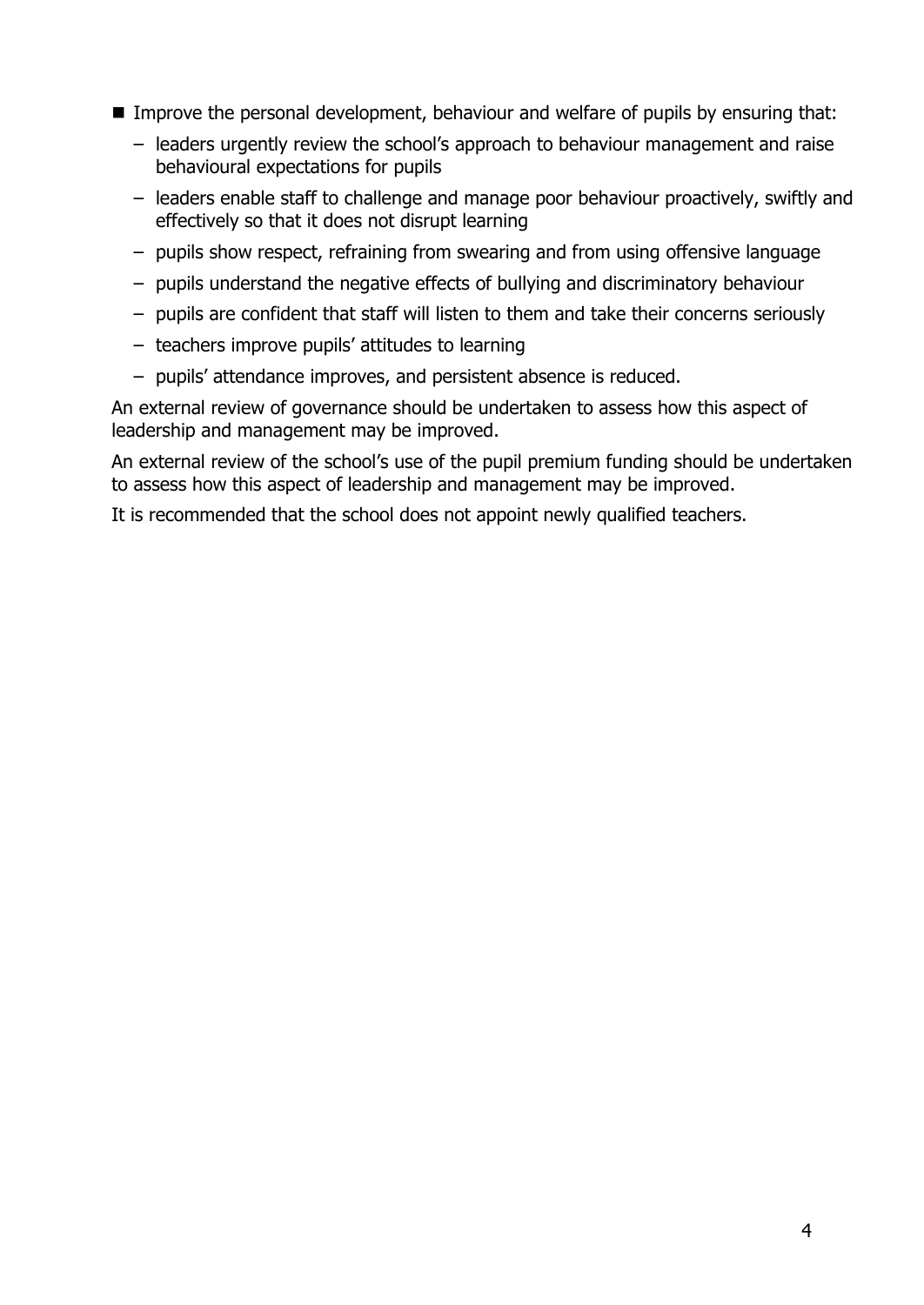# **Report on the first monitoring inspection on 17–18 September 2019**

## **Evidence**

Inspectors observed the school's work and scrutinised a range of documents, including the school's rapid improvement plan and school improvement plan.

Inspectors met with senior leaders, middle leaders, members of staff and groups of pupils. They also spoke with the chair of the governing body, the chair and CEO of the Northworthy Trust and officers from the Queen Elizabeth Grammar School Multi-Academy Trust (QEGSMAT). Inspectors observed behaviour during breaktime and lunchtime. They visited 19 lessons with senior leaders.

This monitoring inspection focused on aspects of leadership, management and safeguarding. It focused on personal development, as well as behaviour and attitudes.

The areas for improvement related to teaching, learning and assessment were not a focus for this inspection.

#### **Context**

Since the previous inspection, there have been significant changes to the leadership and staffing of the school and the organisation of the school day.

The new headteacher started at the school at the beginning of this academic year. Twelve teachers left the school at the end of the summer term. They have been replaced with teachers new to the school.

Leaders have formed a new student services department to complement the work of the safeguarding team and pastoral staff. An extra deputy designated safeguarding leader strengthens the safeguarding team.

The school day has changed to include a morning tutor time. Pastoral leaders have reorganised form groups into separate key stage 3 and key stage 4 mixed-age tutor groups. Leaders have changed the curriculum structure in most subjects to a threeyear key stage 3 and a two-year key stage 4. The number of pupils on roll has increased, with a larger-than-usual intake of Year 7 pupils this September.

The sixth form closed at the end of last academic year. The school no longer provides post-16 education.

Trustees of the Northworthy Trust continue to be the responsible authority for the school. Trustees delegate some responsibility to the governing body. Since the previous inspection, the Department for Education (DfE) has brokered the support of QEGSMAT. Officers of QEGSMAT have provided considerable external support to leaders. The DfE has approved for the school to be rebrokered to a different academy trust and QEGSMAT is poised to become the school's new sponsor.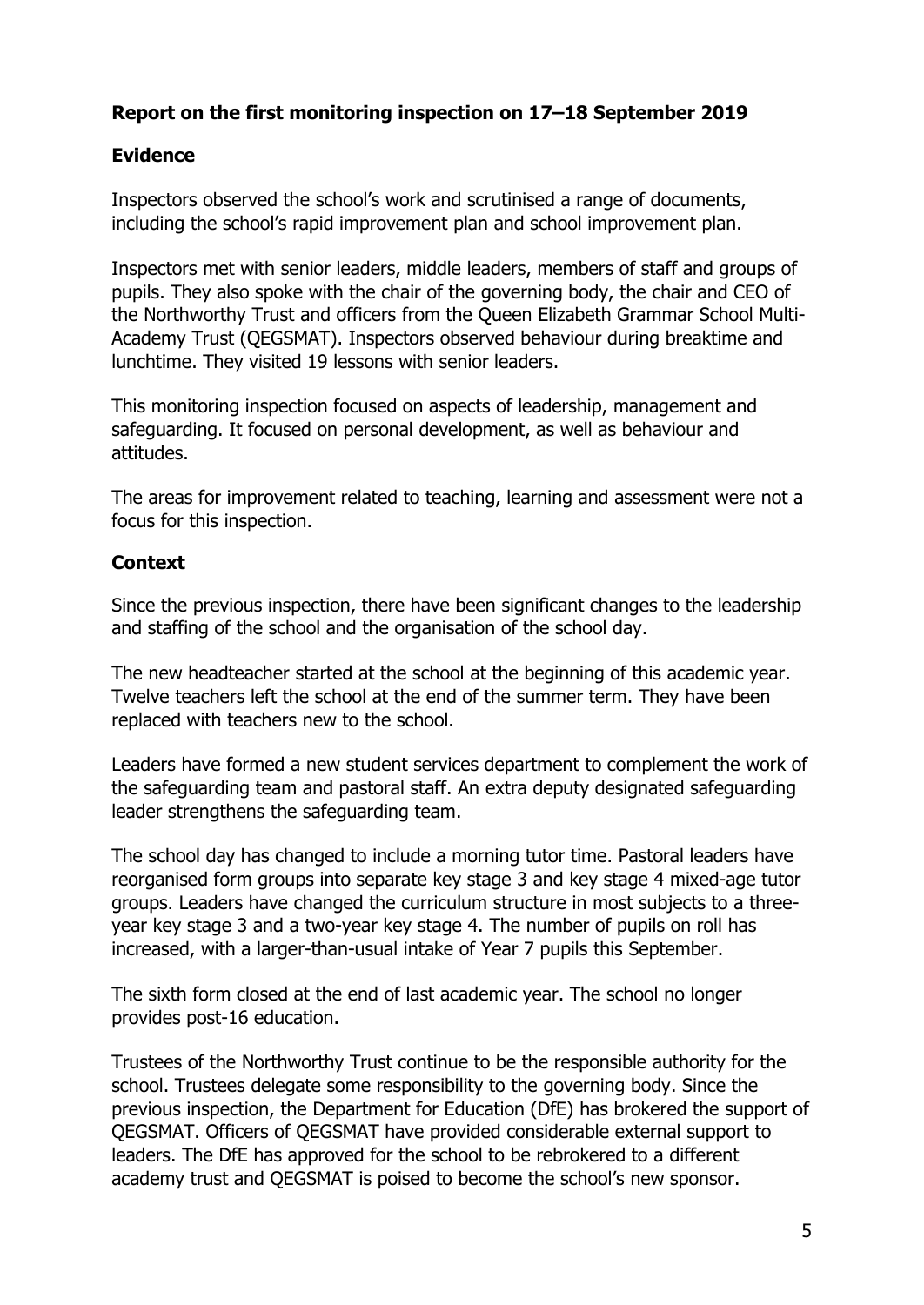## **The progress made by the school in tackling the key areas for improvement identified at the section 5 inspection**

Since the previous inspection, leaders have adjusted the school's behaviour policy. This is not resulting in the much-needed improvement in the management of pupils' behaviour. The numbers and proportions of pupils who are permanently excluded and excluded on a fixed-term basis remain too high.

The expectations for pupils' behaviour are not consistently high. The behaviour of a significant proportion of pupils in too many lessons is poor and disruptive. At times, it is wilfully uncooperative. This behaviour reflects pupils' poor attitudes to learning and the school. Some pupils continue to be disruptive and defiant.

Leaders have not brought about consistently good behaviour during breaktime, lunchtime and lesson changeover. Too many pupils are rude and defiant, despite the whole school's current focus on 'respect'. Pupils do not attend school well.

Leaders have ensured that registers are accurate and now monitor pupils' attendance more closely than previously. They have begun to support and challenge parents and carers to ensure that their children attend school regularly. The impact of these changes is not yet showing in pupils' overall attendance. Too many pupils are absent from school, and the proportion who are regularly absent from school is not reducing quickly enough. Disadvantaged pupils and pupils with special educational needs and/or disabilities attend less well than their peers. This is a significant concern.

Leaders have begun to improve the provision for pupils' personal development. Pupils say that they value the time they spend with their tutors in the morning. The school day now gets off to a calmer start. There are plans in place to cover a range of themes in these sessions, including digital safety, healthy lives, mental health and decision-making. This planning is yet to be fully implemented.

Leaders know that there is much to do to improve the experience of pupils within and beyond the taught curriculum. However, there are some early signs that leaders are taking the right steps to improve this aspect of their work. For example, during the inspection, an assembly on 'respect' reinforced the school's values and renewed focus on personal development.

# **The effectiveness of leadership and management at the school**

The new headteacher has a clear and ambitious vision for the school and understands the school's strengths and weaknesses. With the support of officers from QEGSMAT, she has created a draft improvement plan.

The school's existing sponsor, the Northworthy Trust, continues to provide some ongoing support to leaders, for example to improve the safeguarding arrangements. The trust's CEO provides support for the new headteacher. The director of school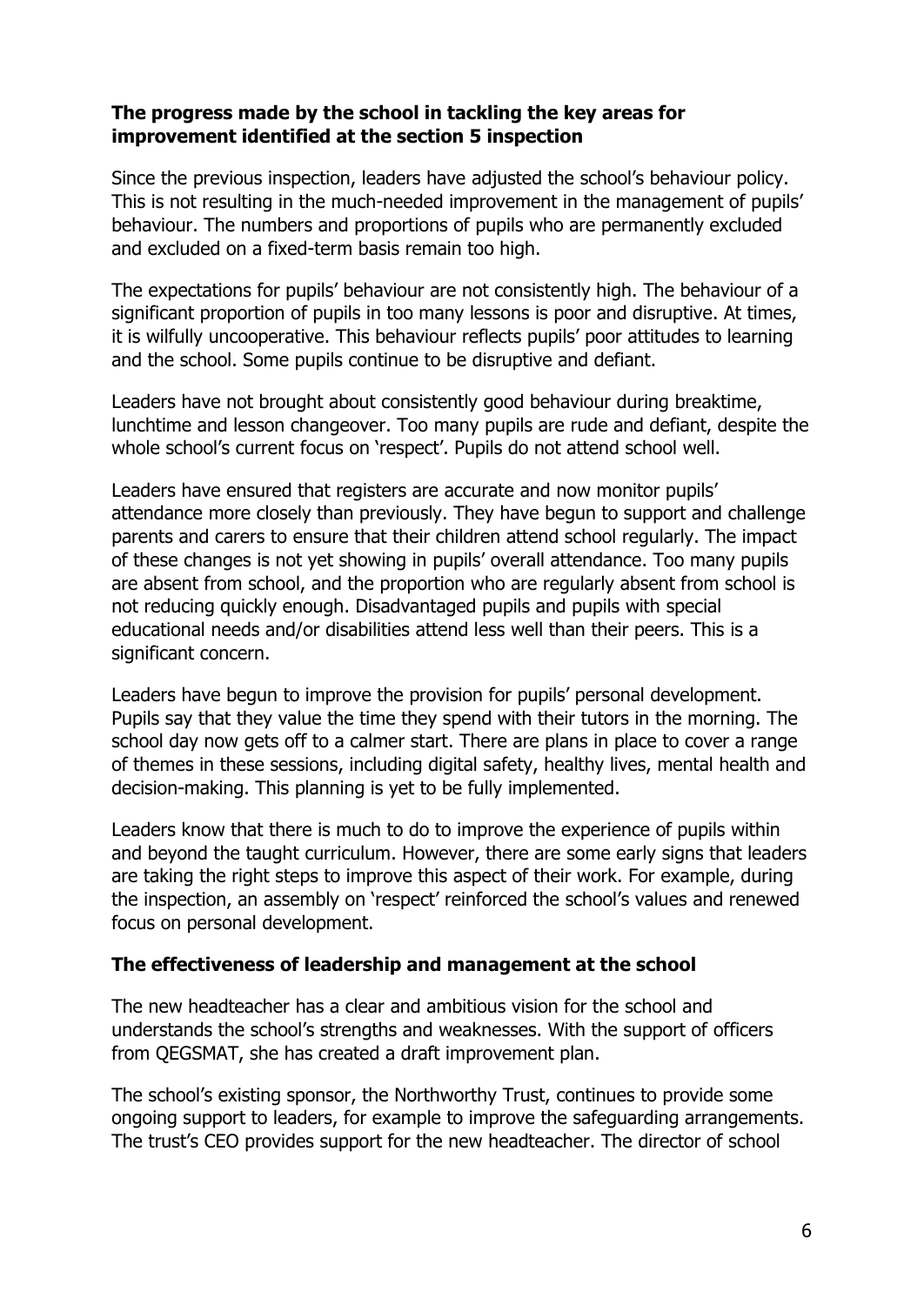improvement works at the school supporting the development of leadership. This support complements the direction and provided by QEGSMAT officers.

Both trusts have the school's best interests at heart. However, the confusion over who is responsible for the school has meant that some issues have not yet been tackled. For example, members of the governing body have not fulfilled their delegated responsibilities. They have not reviewed progress against the initial rapid improvement plan or the current improvement plan.

Leaders have addressed many of the safeguarding weaknesses identified at the previous inspection. Staff are trained to understand their responsibilities, and safeguarding policies are detailed and up to date.

Leaders have ensured that statutory pre-employment checks are carried out for all members of the governing body and staff. Those who manage the recruitment process have a clear understanding of their responsibilities and the purpose of safer recruitment processes.

Leaders have built capacity within the safeguarding team. They have employed additional staff, rearranged pastoral responsibilities and introduced an electronic system to record safeguarding concerns and follow-up actions. Staff with specific safeguarding responsibilities are well trained and know the most vulnerable pupils very well. They work well with external agencies to ensure that these pupils are safe. Safeguarding records are more accurate than at the previous inspection, but they are still not precise enough.

Governors have not monitored improvements in safeguarding arrangements effectively. The systems to monitor the effectiveness of safeguarding processes and procedures are not secure enough. Over half of the parents who responded to the online survey, Parent View, expressed the view that their children do not feel safe at the school.

Leaders have ensured that teachers maintain accurate records of pupils' attendance. However, a large number of pupils play truant from lessons. Leaders have not given enough thought to the safeguarding risks involved for those pupils who attend on a part-time basis.

#### **Strengths in the school's approaches to securing improvement:**

- Officers of both the Northworthy Trust and QEGSMAT are jointly focused on supporting the new headteacher and other leaders to improve the school. Leaders from both trusts and in school are working together in the best interests of all pupils.
- The new headteacher has a realistic appreciation of the school's strengths and weaknesses. She understands that significant improvement is required. She is ambitious for both pupils and staff at the school.